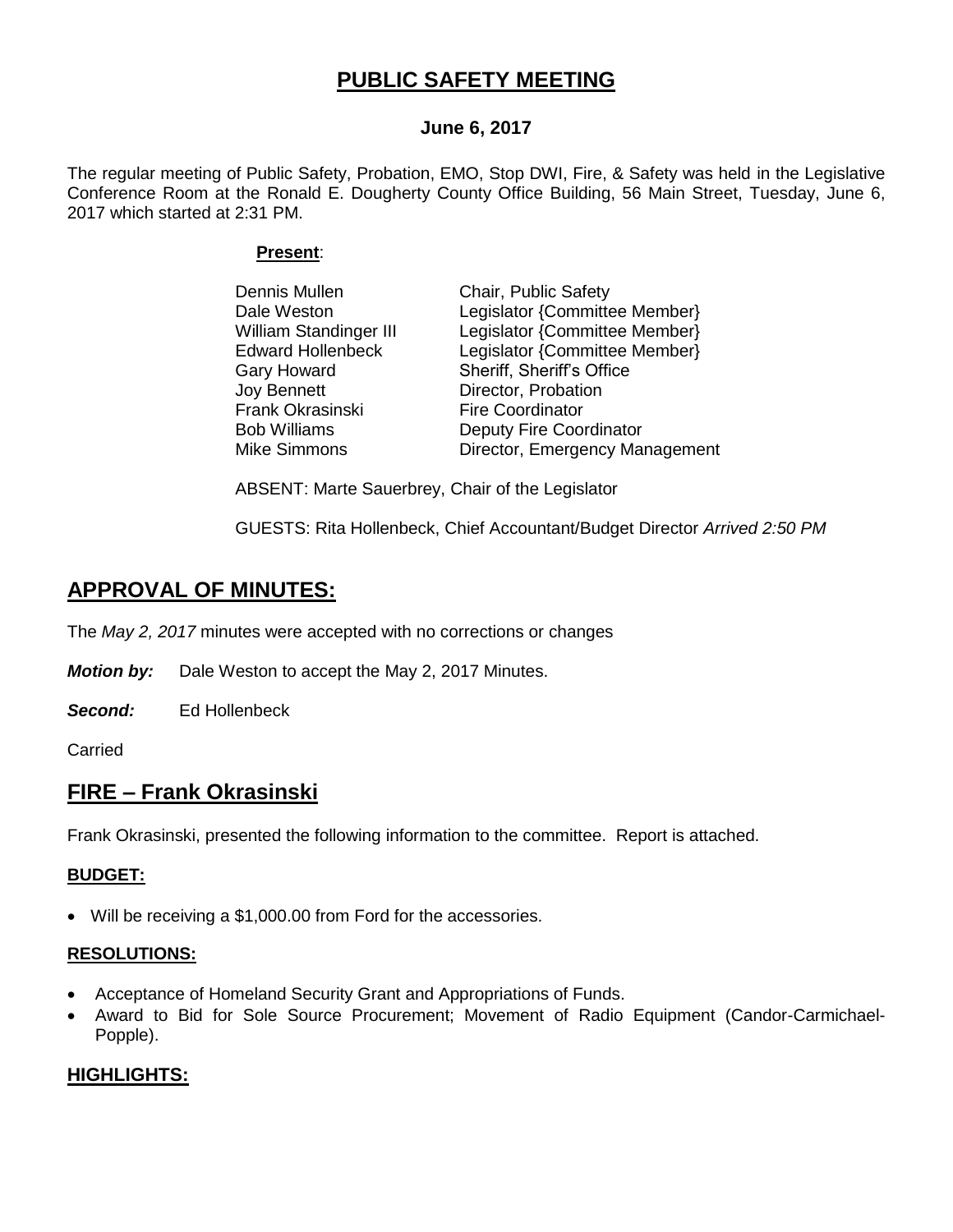- NYSEG Rep checking out the Tower sites (Popple, Carmichael, and Candor) today. Carmichael Tower site it is going to cost the \$80,000 to run the line (this is not in the grant) which is 4,000 feet – it won't pass inspection.
- Tri-County Radio Equipment to move the equipment to the new shelter. If we have someone else do it, we will have to pay more to fix the problem.
- Prospect Hill Tower study being conducted off Ridge hill tower. No signal. Round top in Bradford County, PA getting a new Radio tower. Might use their tower for better radio signal. The existing tower we could rent it to someone.
- Carmichael tower NYSEG dishes eight foot antennas increasing the life span of it.
- Candor Tower putting up the first leg of the tower as of 12 noon today
- Narcan use EMT and First Responders used it 36 for the year 2016. As of April of 2017, they have used it 35 times.

# **EMO –** *Mike Simmons***:**

Mike Simmons submitted the EMO report to the legislative members prior to the meeting, copy of it is attached.

# **HIGHLIGHTS:**

- Central Region NYSEMA meeting at Broome County Sheriff's Office regarding the power outage that lasted three days from the last thunderstorm and the late in the season snow storm (March 2017).
- Hazardous Mitigation Plan Steering Group—attended by Mike Simmons
- County Fire Chief's Meeting—attended by Bob Williams
- EMO Vehicle—2008 Chevy Tahoe with 109,000 miles. Service Suspension warning light on and off. Air conditioning not working. Visible body damage. Estimate from Huckle's Body Shop just over \$1,700.00. Much discussion amongst the Legislators present. It was decided not to put money into this vehicle but that Mike needs to get figures for a new one.

# **GRANTS:**

 We are still working with Doug Camin (IT) regarding the Fiber-Optic and Microwave link. NYSDHSES must approve the modified plan before Doug can move forward with the project. The modified plan was submitted four weeks ago.

# **PROBATION –** *Joy Bennett:*

Joy Bennett, presented the following information to the committee. Report is attached.

# **RESOLUTIONS:**

- Approval ATI 2017-2018 Service Plan and Application for Funding
- Abolish one Vacant Full-Time Senior Probation Officer Position and Create one Full-Time Probation Officer Position. Joy requested an Executive Session with the Legislators present.

## **HIGHLIGHTS:**

- $\triangleright$  Raise the Age Discussion
	- Meeting in Albany in May 2017 to begin the stages of Raise the Age. State agencies creating policy around programming and funding.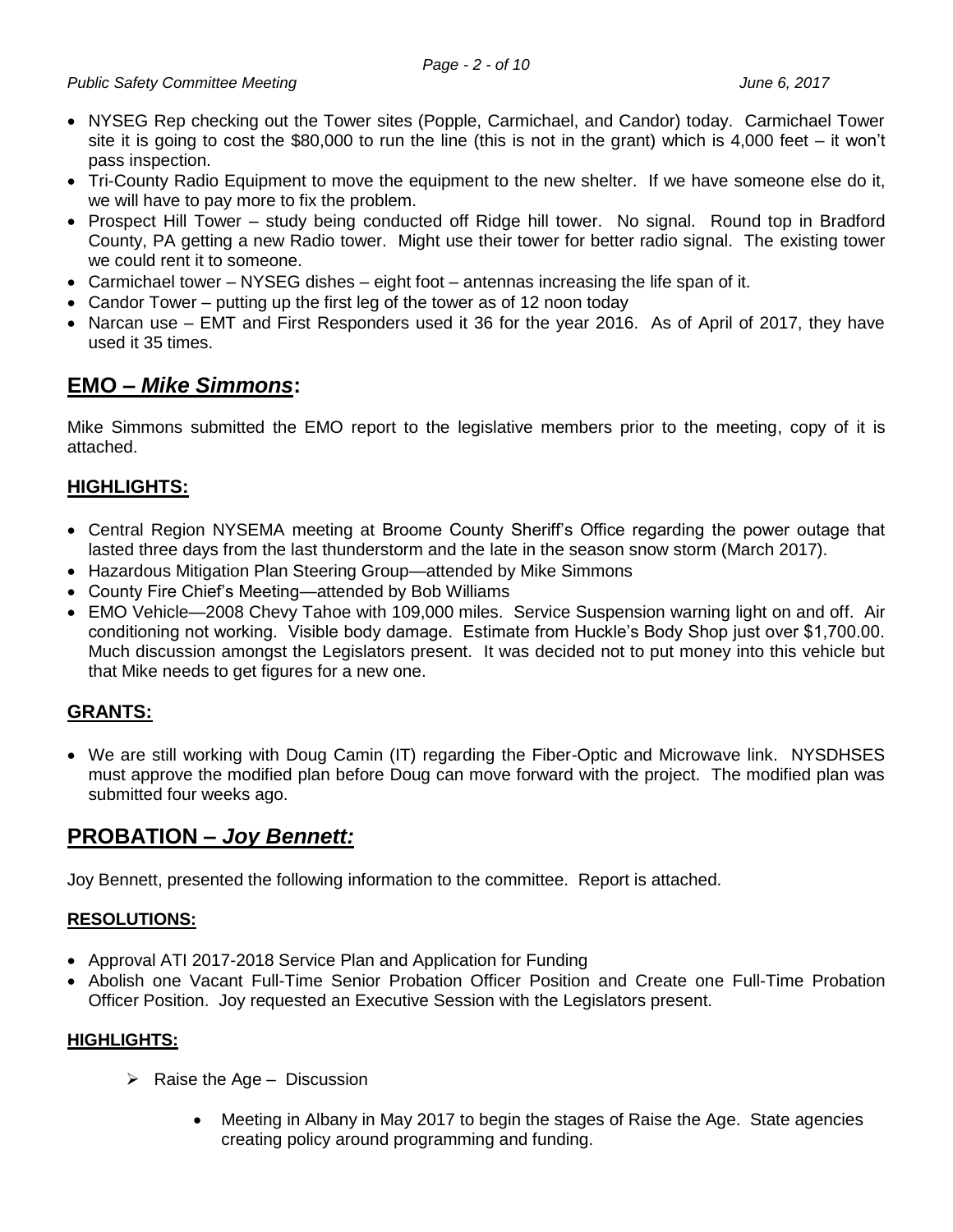- Local meeting scheduled on June 15, 2017 at the Probation Department at 1:00 PM. Invite is everyone that will be involved with the Raise the Age.
- $\triangleright$  ATI Programs
	- ATI Program Plan uploaded on May 30, 2017. ATI approval via emails but will be discussed at the next ATI meeting July 20th.
	- **Electronic Monitoring** 0 units in use. Contract terminated with vendor and returned all equipment.
	- **Community Service** WWP consistent with a full crew both Saturday and Sunday. WWP cancelled by Sheriff's Office on May 27<sup>th</sup>. This past weekend the crew stained the fence at the COB. Photos taken by the CO Schreiner for upcoming board meeting. Probation Officer does a breathalyzer on the crew periodically.
	- **Pre-Trial Release** total of 16 defendants released from the jail 8 released RUS and 8 released PTR.
- $\triangleright$  Juvenile Delinquency Services 5 JD Appearance Tickets issued in May four was for rock throwing and 1 for football damage.
- $\triangleright$  Probation has 0 in detention.
- $\triangleright$  Court Ordered investigations 64 are due in the next 60 days.

# **SHERIFF –** *Gary Howard***:**

Sheriff Gary Howard, presented the following information to the committee. Report is attached.

# **Budget:**

- Accounts tracking well except Inmate Medical and need to create a boarding inmates account. Spoke to Budget Director regarding this. Funding request and resolution for July committee meeting. Estimate of 10 inmates per day boarding out will cost \$900/day—nearly \$30,000/month. New prosecutions could take up to a year. Current inmate population is 92 even though we can house 104. We need to leave some bed space open due to Commission of Corrections protocol. Next Year setting money aside in the Capital Reserve fund regarding the Drug Bust. Rita Hollenbeck stated General Operation Fund – not Capital.
- YTD revenue is \$274,021

# **RESOLUTIONS:**

Retitle and Amend Classifications With Dispatcher series. Authorize Salary Reallocation.

# **Highlights:**

- Civil all positions are filled.
- Corrections all full-time positions are filled. There are 11 CO part-time.
- Road Patrol all full-time Road Patrol Deputy positions are filled.
- E911 Communications recent hire abandoned his position. He only worked three weeks. Filled one vacant position with a new hire and that person has started training.
- Tioga County Law Enforcement Union negotiations are underway.
- Corrections Union negotiations have started no status to report.
- Litigation Issues two civil litigations pending.
- Average daily inmate population for the month of April was 85 inmates.
- ATI worked 424 man hours: road trash pick-up and painted fence at the COB.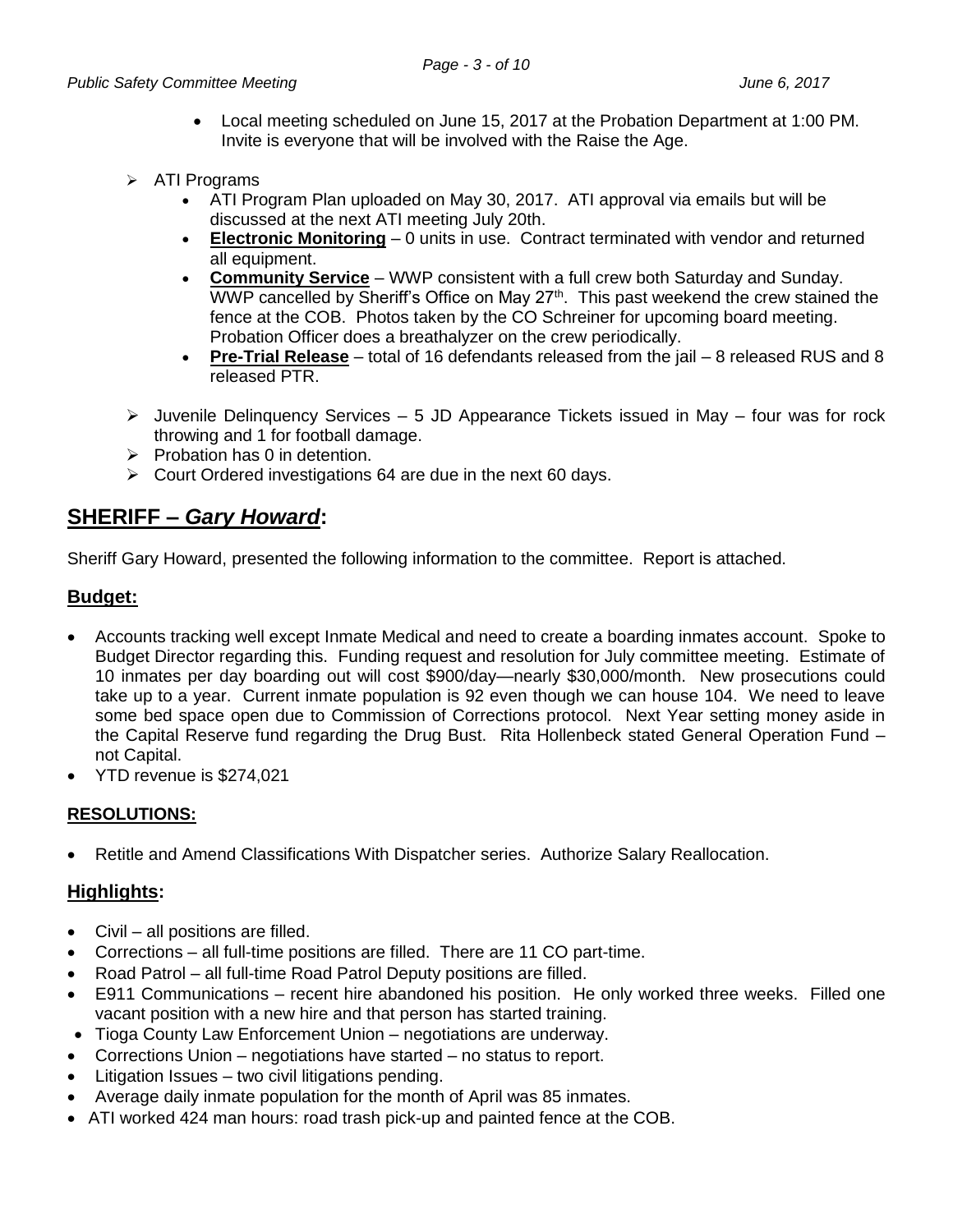## *Public Safety Committee Meeting June 6, 2017*

 Personnel conducted a desk audit of the responsibilities and title descriptions of the employees working within the 911 center.

# **EXECUTIVE SESSION:**

The Legislators present went into Executive session at the conclusion of the Public Safety Committee meeting. Committee went into session at 3:20 PM. Present in the executive session was Chairman of the Public Safety Committee Legislator Dennis Mullin, Legislator Bill Standinger, Legislator Dale Weston, Legislator Ed Hollenbeck, and Joy Bennett, Probation. Motion was made to start the session by Dale Weston, seconded by Bill Standinger. Motion was made to end the session by Dale Weston, seconded by Bill Standinger, session ended at 3:34 PM.

Respectfully submitted,

Kristen Kallin Secretary to the Director of Probation June 7, 2017



# **TIOGA COUNTY BUREAU OF FIRE**

*103 Corporate Drive, Lower Level Owego, New York 13827*

 Frank Okrasinski (607) 687-8467 Tioga County Fire Coordinator or (607) 687-8466 Fax (607 687-6872 Email: OkrasinskiF@co.tioga.ny.us

Agenda Public Safety Meeting June 6, 2017

## **BUDGET**

# **REVENUE RECEIVED TO DATE: \$8,793.41**

Our budget is a mess. Already there is an issue ordering batteries. Will receive \$1,000.00 back from Ford for Accessories can that be put back into my budget for purchase of other needs of the van?

## **RESOLUTIONS**

Acceptance of Interoperability grant for 2016 Sole source resolution for Radio grant

## **PERSONNEL**

Nothing at this time

## **MEETINGS**

Numerous meetings with radio project representatives. Bradford County Western Tioga Radio meeting

# **SPECIAL TEAM ACTIVITIES**

## **Fire Investigations**

Waverly 016812 Ellis Creek Rd. Structure Set fire Berkshire 018060 Brown Rd. Structure Undetermined Richford 018367 Rt 79 West Vehicle Waverly 018337 Chemung St. Structure wood ashes New Valley 018958 Dalton Hill Structure outside boiler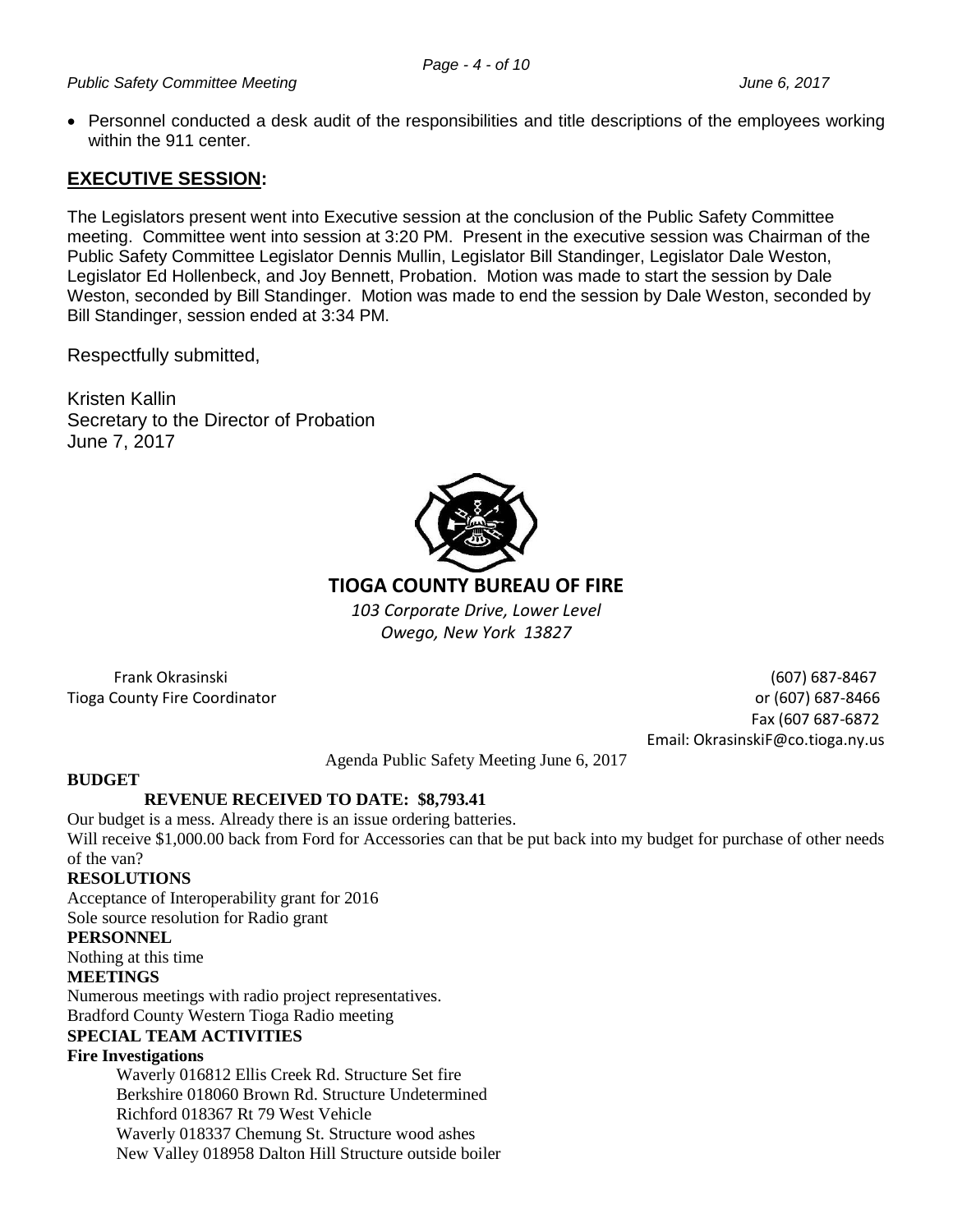## *Public Safety Committee Meeting June 6, 2017*

#### **INTEROPERABILITY GRANT**

Progress is being done. Structure at Carmichael foundation at Candor. Popple shelter needs adjusting. **OTHER GRANTS** Nothing at this time to report **OTHER ACTIVITIES** Purchased new Ford Transit 250 for Fire Investigation team. **STATISTICS** Fire and EMS calls for service 3,105 year to date 164 hours in service 37 hours per week

## REFERRED TO: PUBLIC SAFETY COMMITTEE FINANCE COMMITTEE

RESOLUTION NO. -17 ACCEPTANCE OF HOMELAND SECURITY GRANT AND APPROPRIATION OF FUNDS - BUREAU OF FIRE

WHEREAS: The Office of Homeland Security announced in 2016 a Statewide Interoperable Communications Formula-Based Grant to the Tioga County Office Bureau of Fire. The grant was to be used as continuation of 2012 Interoperability Grant, to purchase subscriber equipment and maintenance of tower sites, and

WHEREAS: The Tioga County Bureau of Fire/EMS Office was authorized to apply for said grant by Resolution #224-16 (11/15/16); and

WHEREAS: The Tioga County Bureau of Fire/EMS Office has been awarded continuation of said grant in the amount of \$442,981 and said funds need to be appropriated; therefore be it

RESOLVED: That the grant funds be appropriated as follows:

From: A3415 433063 IO2016- State Aid Interoperable Communication Grant

## \$442,981.00

| To: A3415 520230 IO2016 Radio & Equipment | \$330,000.00 |
|-------------------------------------------|--------------|
| A3415 540140 IO2016 Contracted Services   | \$112,981.00 |

REFERRED TO: PUBLIC SAFETY COMMITTEE RESOLUTION NO. AWARAD BID FOR SOLE SOURCE PROCUREMENT; MOVEMENT OF RADIO EQUIPMENT (CANDOR-CARMICHAEL-POPPLE)

WHEREAS: Tioga County has been awarded a Statewide Interoperable Communications Grant by the State of New York for the improvement of radio communications facilities in Tioga County; and WHEREAS: This improvement requires movement of radio equipment to the new shelters; and WHEREAS: It would be in the best interest of Tioga County and NYS to have this company perform the work, since they are the company used by Tioga County since 1980 for communications projects. Tri County Communications presently has a maintenance contract to perform all repairs on Public Safety radio equipment and tower sites within Tioga County. They are also the company that has installed the Simulcast equipment purchased under this grant. Therefore they have the best knowledge of what our equipment is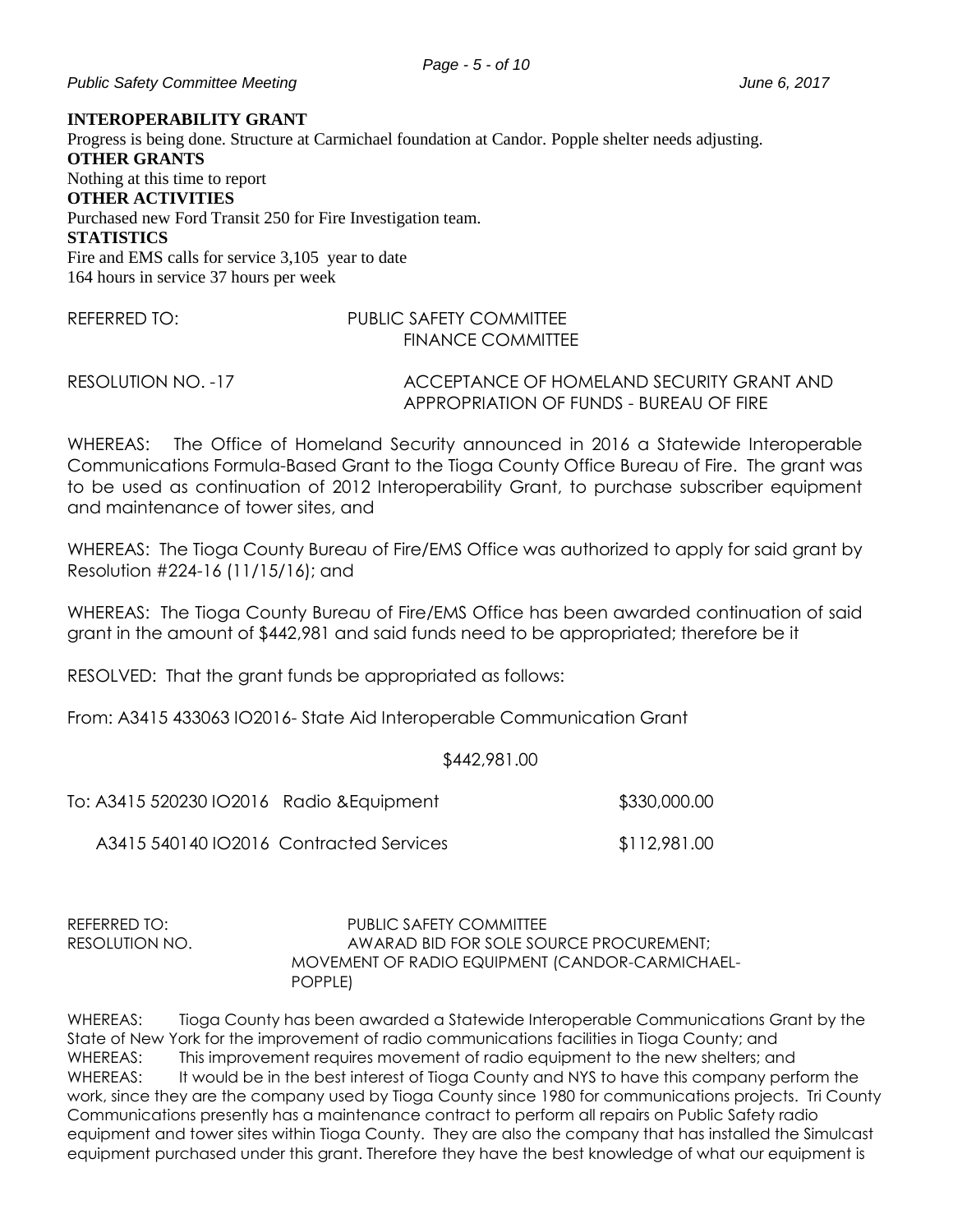## *Page - 6 - of 10*

## *Public Safety Committee Meeting June 6, 2017*

presently; and how each component contributes to the working communications plan within our county; and

WHEREAS: This move to the new shelter not only fulfills the contract, it allows for a more coordinated placement of equipment and will allow future updates to the communications system to be performed seamlessly; and

WHEREAS: The urgency of completing the 2012 grant would justify using Tri County, causing a rush for others to get on board with the communications system in the county. Learning what is presently in the buildings, along with completing a plan for transferring equipment would cost thousands of dollars in time and materials. This lack of knowledge may cause errors in installation of equipment and additional time and money to correct matters in the long term. It is deemed impossible for any other company to arrive at the level of competence Tri County has to complete this project within the allotted time; and

WHEREAS: The smartest move would be to allow Tri County Communications to perform the work using the non-competitive procurement policy; therefore be it

RESOLVED: That the Tioga County Legislature does hereby award the bid, upon approval by the County Attorney, to Tri County Communications of Oneonta for \$39,000.00

**TCEMO MONTHLY ACTIVITY REPORT** May 31, 2017

Budget: On target for the year. See attached spreadsheets Resolutions: None Monthly Activity:

1. Meetings Attended

- a. Central Region NYSEMA meeting at Broome County Sheriff's Office
- b. Lake District NYSEMA meeting conducted at the Cayuga County Office Building
- c. Hazardous Mitigation Plan Steering Group
- d. County Fire Chief's Meeting
- e. Department Leaders Meeting
- 2. Grants
	- a. Bob Williams worked with our DHS Grants representative and all quarterly reports have been filed for all of our grants. This makes our reporting all current.
	- b. We are still working with Doug Camine (IT) and NYSDHSES to get approval to continue with the Fiber-Optic and Microwave link. FEMA must approve the modified plan before Doug can move forward with the project. The modified plan was submitted 4 weeks ago.
- 3. Incidents involving EMO Response
	- a. Emergency Management did not respond to any incidents this month
- 4. EMO Vehicle
	- a. The current EMO vehicle is a 2008 Chevrolet Tahoe with approximately 109,000 miles. The vehicle operates satisfactorily with a few mechanical issues being an exhaust leak when started cold, an intermittent "Service Suspension" warning, and air conditioning that doesn't cool. The vehicle does, however, have significant visible body damage down the left side which has been touched up with paint but the dents still exist and are very visible. An estimate was obtained an estimate from Huckles Body Shop to have this damage repaired as inexpensively as possible. This estimate was just over \$1700. The total budget for Emergency Management vehicle repairs is approximately \$1400. This information is being provided for discussion by the Public Safety Committee to determine most effective plan for this vehicle.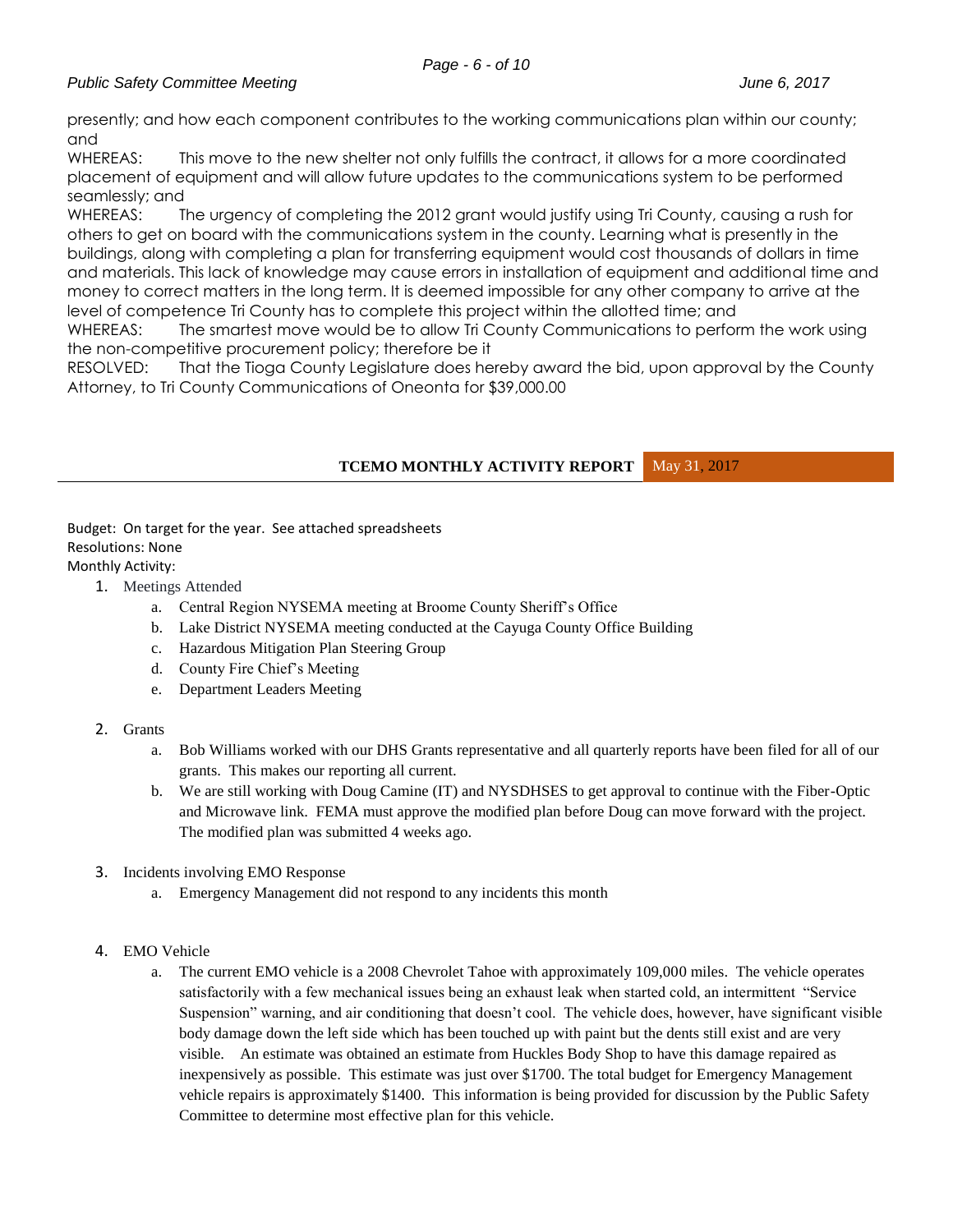## *Public Safety Committee Meeting June 6, 2017*

- 5. County Emergency Preparedness Assessment
	- a. County Emergency Preparedness Assessment (CEPA) has been scheduled to occur on June 29, 2017.

**Public Safety Committee Meeting** Probation Department Report

June 6, 2017

Article I. Budget Status: 2017 Budget: on track 2018 Budget: will have to put in cost of evidence based programing

### **Issues:**

### **1. Raise the Age Legislation** –

- Meeting 5/22/17 at DCJS- Albany beginning stages of workgroup on RTA and state agencies creating policy around programming and funding
- Local meeting on RTA 6/15/17 prior to completing budgets for 2018
- **2.** ATI Program Plan uploaded on 5/30/17- analysis of jail data and goals for two programs PTR & CS. Approval for plan obtained via emails. Will review plan with Board at next meeting on 7/20/17

### **ATI Programs**:

- $\bullet$  Electronic Monitoring 0 units in use. Terminated contract with Sentinel and returned all equipment
- Community Service Crews consistently scheduled for Saturdays and Sundays with full crews. Crew cancelled by TCSO on 5/27/17
- Pre-Trial Release –Currently have 16 defendants released from Tioga Co. Jail by a Justice Court or the County Court:
	- 8 are released RUS meaning they report in person weekly to the Department and follow court orders for: urine testing, alcohol/drug evaluations, etc.
	- 8 are released PTR meaning they telephone in weekly to the Probation Department to report any changes in their address or status.
- **3. Juvenile Delinquency Services**: 5 Juvenile Delinquency Appearance Tickets were issued by law enforcement in May 2017. Group of four youth in Newark Valley harassing and throwing rocks at an adult in the Village Square. YTD: 13 JDAT received
- **4. Alternative to Detention Programing:** Probation has 0 youth in detention.
- **5. Court Ordered Investigations**: 64 investigations for Tioga County courts (Criminal, Family and Surrogate) are due in the next 60 days.
- **6. Supervision:** 308 cases ordered by Tioga County courts & Family Court
- **7. Violation of Probation petitions**: 65 violation petitions pending against probationers in criminal & family courts

#### Article II. Personnel:

- Unfunded PO position
- Request Executive Session

#### **Resolutions:**

Change Sr. PO position to PO position Approve ATI Program Plan

## REFERRED TO: PUBLIC SAFETY COMMITTEE

RESOLUTION NO. -17 APPROVE ALTERNATIVES TO INCARCERATION 2017-2018 SERVICE PLAN AND APPLICATION FOR FUNDING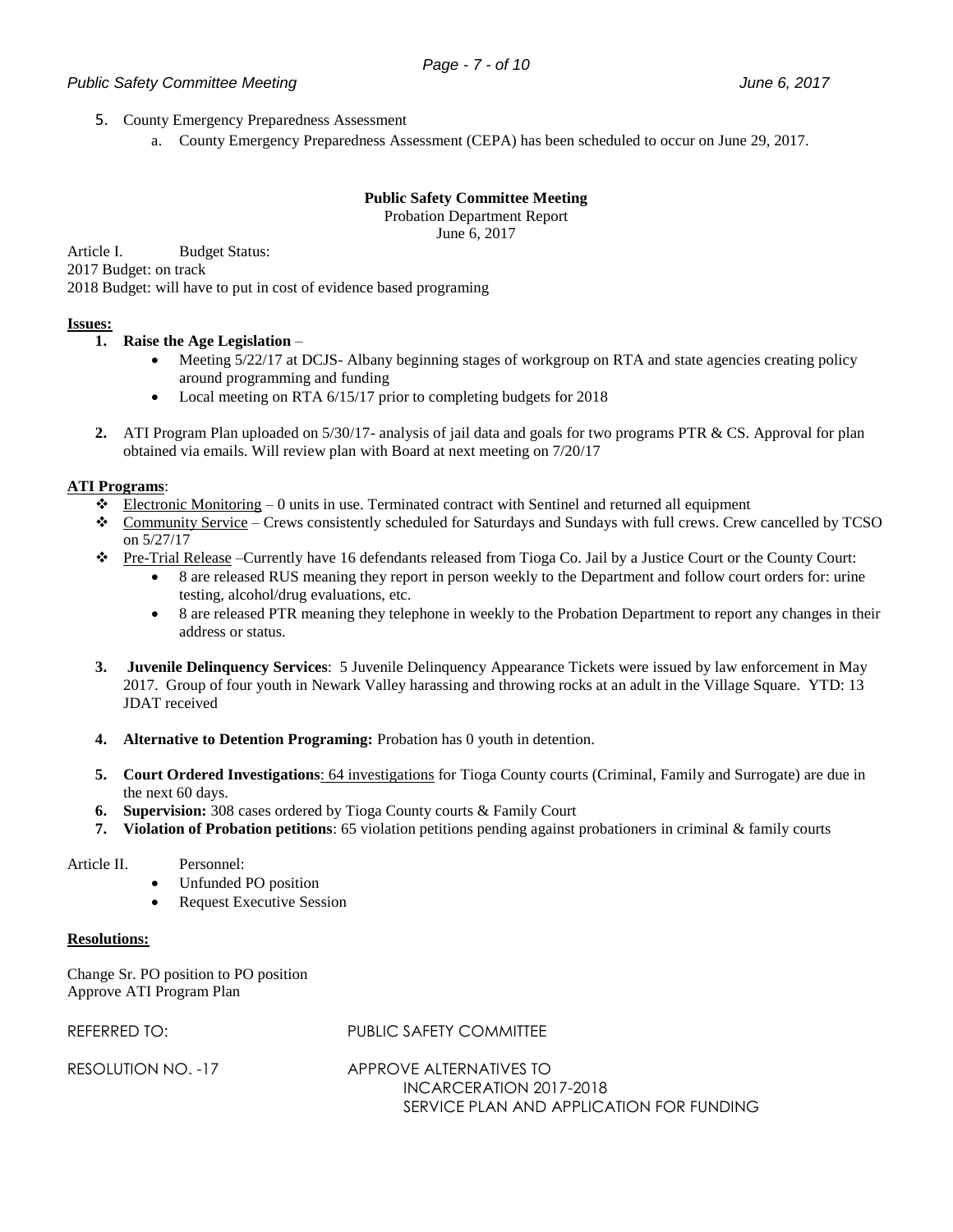**WHEREAS: The Alternatives to Incarceration Service Plan for 2017-2018 was presented to members of the Alternatives to Incarceration Board via email distribution on May 10, 2017 and approved; and**

**WHEREAS: The Alternatives to Incarceration Programs in Tioga County for PreTrial Release and Community Service have a long standing tradition of being an effective tool to reduce the amount of inmates in the Tioga County Jail; therefore, as the ATI Board approves the proposed plan, the Tioga County Legislature will also support it; therefore be it**

RESOLVED: That the Tioga County Legislature approves the Alternatives to Incarceration Service Plan for the time period of 7/1/2017 to 6/30/2018 and submit same to the NYS Division of Criminal Justice Services and Office of Probation and Correctional Alternatives to continue state-grant funding for Pre-Trial Release, Community Service, and Specialized Alcohol/Drug Treatment.

| REFERRED TO:       | PUBLIC SAFETY COMMITTEE<br>PERSONNEL COMMITTEE                                                                                                                   |
|--------------------|------------------------------------------------------------------------------------------------------------------------------------------------------------------|
| RESOLUTION NO. -17 | ABOLISH ONE (1) VACANT FULL-TIME SENIOR PROBATION<br>OFFICER POSITION; AND CREATE ONE (1) FULL-TIME<br><b>PROBATION OFFICER POSITION</b><br>PROBATION DEPARTMENT |

WHEREAS: Legislative approval is required to abolish and create any position within Tioga County; and

WHEREAS: A Senior Probation Officer position (CSEA SG XII, \$42,443–\$45,290) will become vacant effective at the close of business on June 13, 2017; and

WHEREAS: The Probation Director has determined that said vacancy would be better utilized within the agency if classified as a Probation Officer; therefore be it

RESOLVED: That one (1) vacant full-time Senior Probation Officer position shall be abolished and one (1) full-time Probation Officer position (CSEA SG XI, \$40,790-\$41,490) shall be created effective June 14, 2017.



DATE: June 5, 2017

TO: Sheriff Howard

RE: June (2017) Public Safety - Reference Notes

## **Personnel Issues:**

- 1. *Civil Office*
	- a) All positions are filled.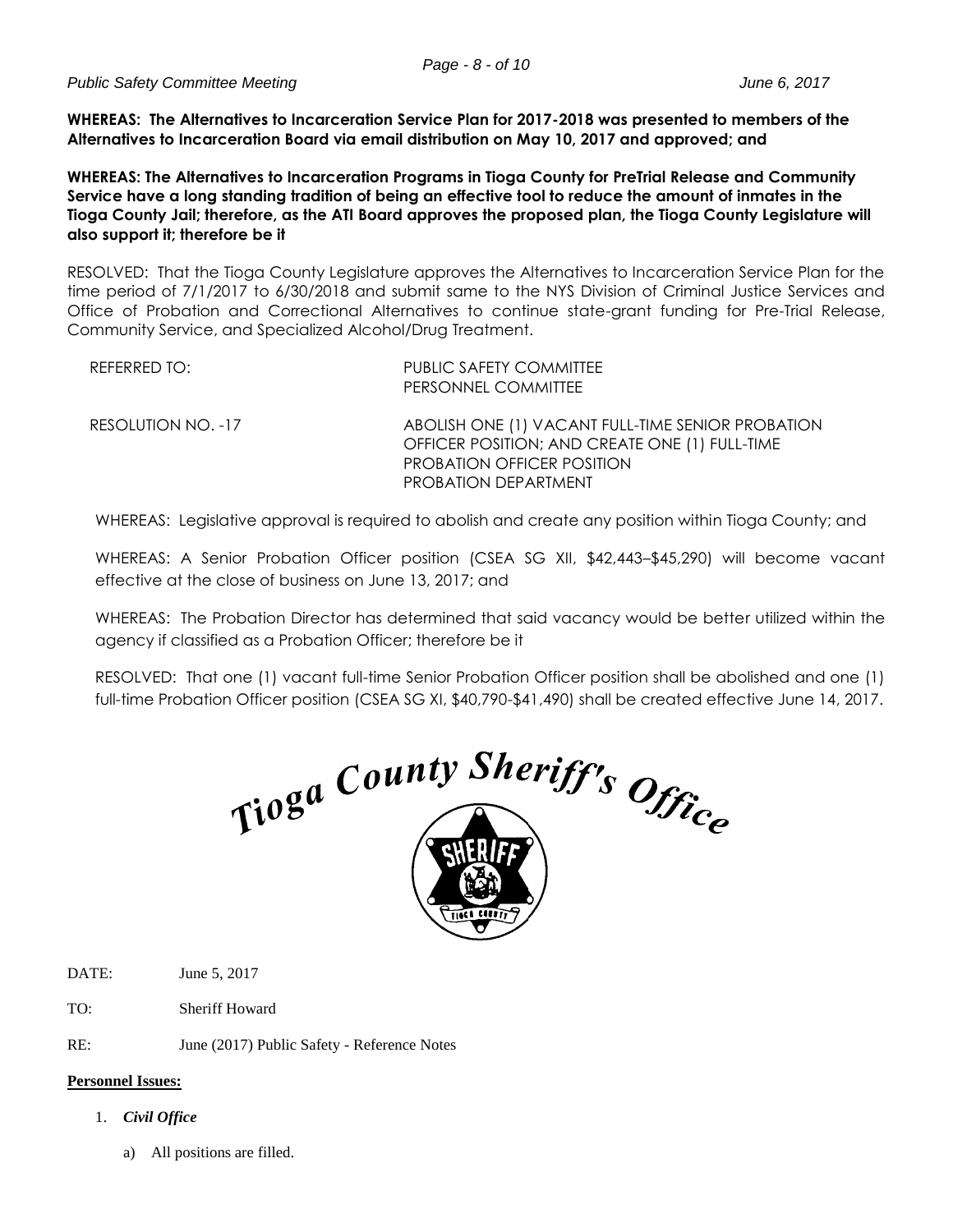### 2. *Corrections Division*

- a) All full time positions are filled.
- b) There are (11) part-time CO vacancies.

### 3. *Road Patrol*

- a) All full time Patrol Deputy positions are filled.
- b) Currently have (2) "Unfunded" road patrol positions vacant.

### 4. *E911 Emergency Communications Center*

a) Recent hire abandoned his position and has been terminated. Filled one vacant position with a new hire that has started training. Interviews to be conducted to fill existing vacancy.

### **Labor Issues:**

1. TCLEA negotiations are underway.

### **Litigation Issues:**

1. There are currently two civil litigations pending. No status to report.

### **Budget**:

- 1. Accounts are tracking well, except for Inmate Medical account and the need to create and fund for boarding inmates out of facility. Working with Budget Director Hollenbeck on this and expect to have a funding request and resolution for July committee meeting. Inmate boarding cost for the month of May is estimated to be \$21,690. An estimate of the amount of funding needed for Inmate Medical and Inmate Boarding probably will come in between \$150,000 and \$175,000. Currently have 7 inmates boarded out at a daily fee of \$90 per inmate. Conservative estimate of 10 inmates per day boarding out will cost \$900 per day and nearly \$30,000 a month. Not sure how long it will take to prosecute these cases. Could take up to a year. With this in mind, may need additional money. Our current inmate population is at 92. Have to leave some bed space open due to classification purposes, per protocol directives from the Commission of Corrections.
- 2. Year to Date revenue is approximately \$274,021.

#### **Current Projects:**

- 1. Backup E911 Building Project The movement of our backup center from DPW to the radio tower site on Carmichael Hill is on hold pending the installation of the new radio tower building.
- 2. Attached resolution is being brought forward by Personnel. Personnel conducted a desk audit of the responsibilities and title descriptions of the employees working within the 911 center. The audit was conducted by Personnel with a recommendation to reclassify titles and authorize salary reallocations.
- 3. Average daily inmate population for the month of April was 85 inmates.

#### **Miscellaneous:**

- 1. ATI worked 424-man hours during the month. Work included:
	- Road trash pickup
	- Painted fence at the County Office bldg.